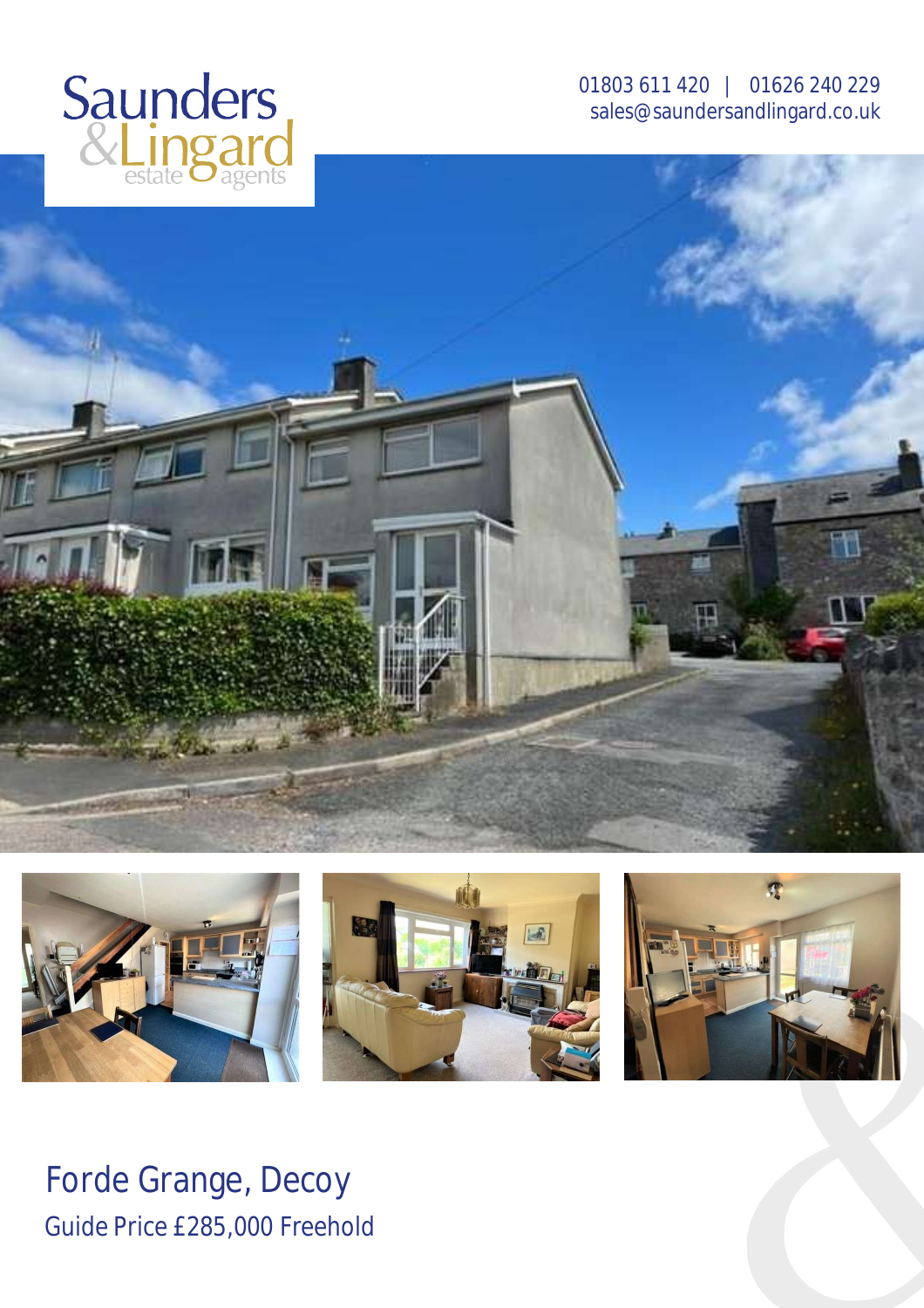# 6 Forde Grange, Decoy, Newton Abbot, TQ12 1EP

This end of terrace house, located in a sought after location benefits from family friendly living accommodation along with three bedrooms, garden, parking and a garage.

A great opportunity to purchase this lovely family home, located in the very popular and sought after area of Decoy, a short stroll to both Decoy Country Park (with play park, football pitches boating lake and dog walking facilities) and Decoy Primary School (OFSTED Rated Good). The property comprises of a spacious lounge, fitted kitchen dining room and a useful front porch along with three bedrooms (two good doubles and a single) and a family bathroom with both a bath and shower cubicle. Outside there is a front and rear garden, both level along with private parking and a single garage with power and lighting.

In addition to the park and school, Sainsburys superstore is a short walk away with excellent access to the Penn Inn leading to Torquay and Exeter. Newton Abbot enjoys a thriving town centre with an excellent selection of primary and secondary schools along with the new UTC College. The market town also benefits from having a mainline train station to the capital. For the outdoor lovers, the south Devon coastline with its picturesque beaches and Dartmoor National Park are both within easy striking distance.

#### **Approach**

Wrought iron gate opening to a path with steps to the front door. Obscure double glazed front door with matching side panel to the porch.

#### **Entrance Porch**

Useful entrance porch with shoe storage and coat hanging space. Obscure glazed door with matching side panel opening to

## **Lounge 16'8" (5.08m) Max x 11'10" (3.61m)**

Coved ceiling and double glazed window to the front aspect overlooking the garden. Chimney breast and fireplace incorporating a gas fire with surround, mantle and hearth. Radiator and television aerial point. Door to

#### **Kitchen Dining Room 16'8" (5.08m) x 12'8" (3.86m)**

Stairs rising to the first floor with a very handy pantry below. Double glazed window to the rear aspect and overlooking the rear garden. The kitchen area comprises of a range of matching base and eye level units with breakfast bar and roll edge worktops. Tiled surround with inset one and a half bowl stainless steel sink unit with mixer tap above and drainer to one side. Double eye level oven, inset four ring electric hob with pull out canopy above. Space and plumbing for washing machine, space for under counter appliance and space for upright fridge freezer. Gas fired boiler supplying central heating and domestic hot water. Telephone point.

In the dining area there is a radiator, double glazed window and obscure double glazed door giving access to the rear garden.

### **Landing**

Hatch to loft space and useful storage cupboards with sliding doors. Doors to

## **Bedroom One 12'0" (3.66m) To Wardrobe x 9'11" (3.02m)**

Coved ceiling with double glazed window to the front aspect. Radiator and useful storage wardrobe.

#### **Bedroom Two 9'5" (2.87m) To Wardrobe x 8'6" (2.59m)**

Coved ceiling with double glazed window to the rear aspect. Radiator and useful storage wardrobe.



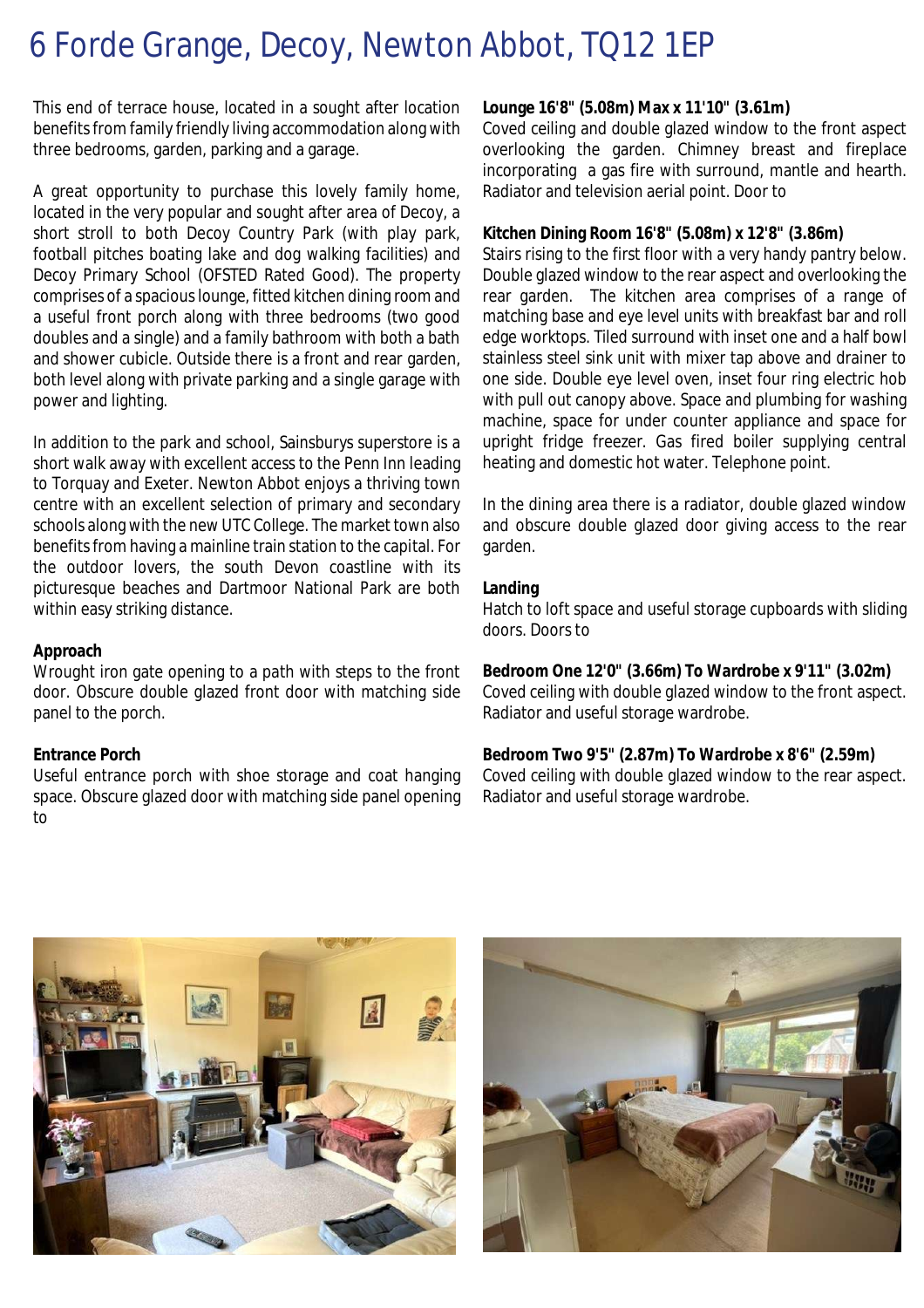# **Bedroom Three 8'7" (2.62m) x 6'6" (1.98m)**

Coved ceiling with double glazed window to the front aspect. Radiator.

# **Family Bathroom**

Duo of obscure double glazed windows to the rear. The bathroom comprises of a white suite with a panel bath with tiled surround, pedestal washhand basin with tiled splashback, low level flush WC and a tiled shower cubicle with a mixer shower above. Radiator.

# **Outside**

To the front of the property is an enclosed level garden, mainly laid to lawn. The rear garden is again of a level nature, with lawn and a small patio area and path to the back door. Gated access to the rear and water tap. There is also the added benefit of private parking for two cars in the private close along with a

# **Single Garage**

Located in a block, with a metal up and over door, power and lighting.

Council Tax Band: Band C